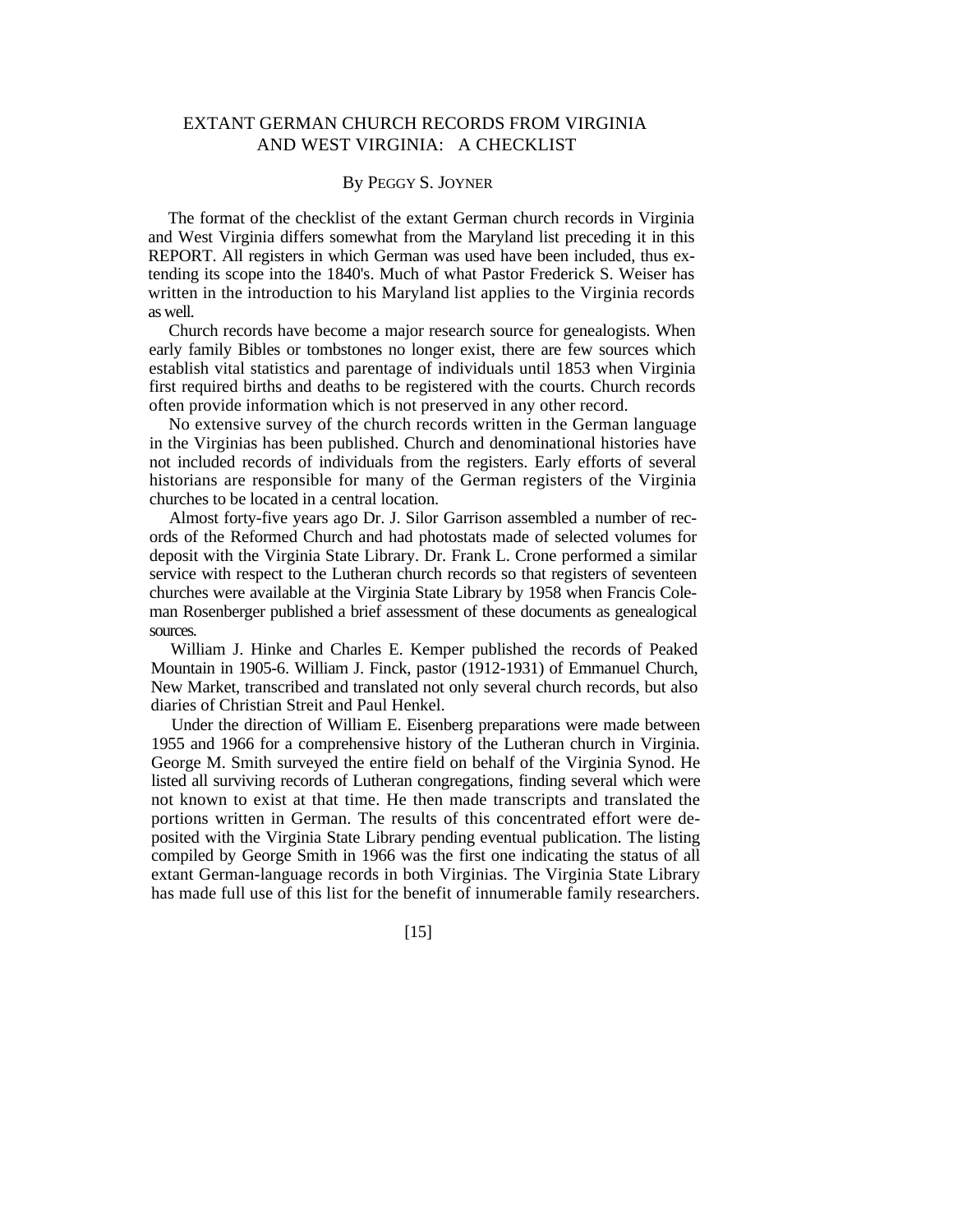Jewell T. Clark and Elizabeth Terry Long have recently compiled an extensive survey of the church records of all denominations in the collection of the Virginia State Library for a forthcoming library publication.

In March of 1971 Ronald A. Bremer of the Research and Field Operations Department of the Genealogical Society of the Church of Jesus Christ of Latter Day Saints initiated the microfilming project for Mormon purposes which has also proved beneficial to researchers. These films can be ordered at the Mormon branch libraries.

Most of the earliest records have never been located although a surprisingly large number of registers have survived the ravages of time and wars. World War I in particular led many organizations and individuals all over the country to divest themselves of vestiges of a German past. The Reformed register of the Germanna and Germantown churches begun by Pastor Henry Haeger soon after 1714 and most records of Hebron Lutheran Church from 1733-1774 appear to be lost. The registers for both Lutheran and Reformed of the Woodstock area and of several West Virginia churches have never been found. The first register of Hawksbill Church was reportedly destroyed during the Civil War. Repeated inquiries in Ceres, Bland County, where the German register of Sharon Lutheran Church is allegedly held by a private party, have been fruitless.

The Virginias had about thirty-one German congregations in 1776. By 1793 there were about sixty-three. While records have not been found for some of these congregations it is encouraging that unknown records are occasionally discovered. About 1953 the ledger (1779-1872) of St. John's Church in Augusta County was sold by an individual to an antiquarian in New Jersey who contacted Klaus Wust. Through the efforts of Wust and the University of Virginia Library, the latter purchased the ledger in 1958. The memorandum book of the Rev. Johannes Braun has been found and published. One of the records of the two German churches of New Market has only recently surfaced.

The registers contain generally the same type of records. Baptisms were always recorded, usually including dates of birth. Very few burials were entered. Marriages were rarely noted, perhaps due to the fact that ministers were required to submit lists of the contracting parties with date of marriage to the courts. Some of these Ministers' Returns have survived. Some couples were married by the ecclesiastical practice of publishing banns and no bonds were secured through the courts.

The registers frequently contain additional records not shown in the following checklist which is limited to records written in the German language. They include deeds to church property and administrative matters. Photostats at the Virginia State Library often include loose papers which had been inserted in the registers. Some volumes which succeed the ones shown in this checklist are available at the churches or in various institutions.

Researchers should be aware that entries are not always in chronological order. Early communicant and confirmation lists can often be found near the back of the books with later records. The translations do not always include all of the lengthy communicant lists and sometimes the later English entries were

[16]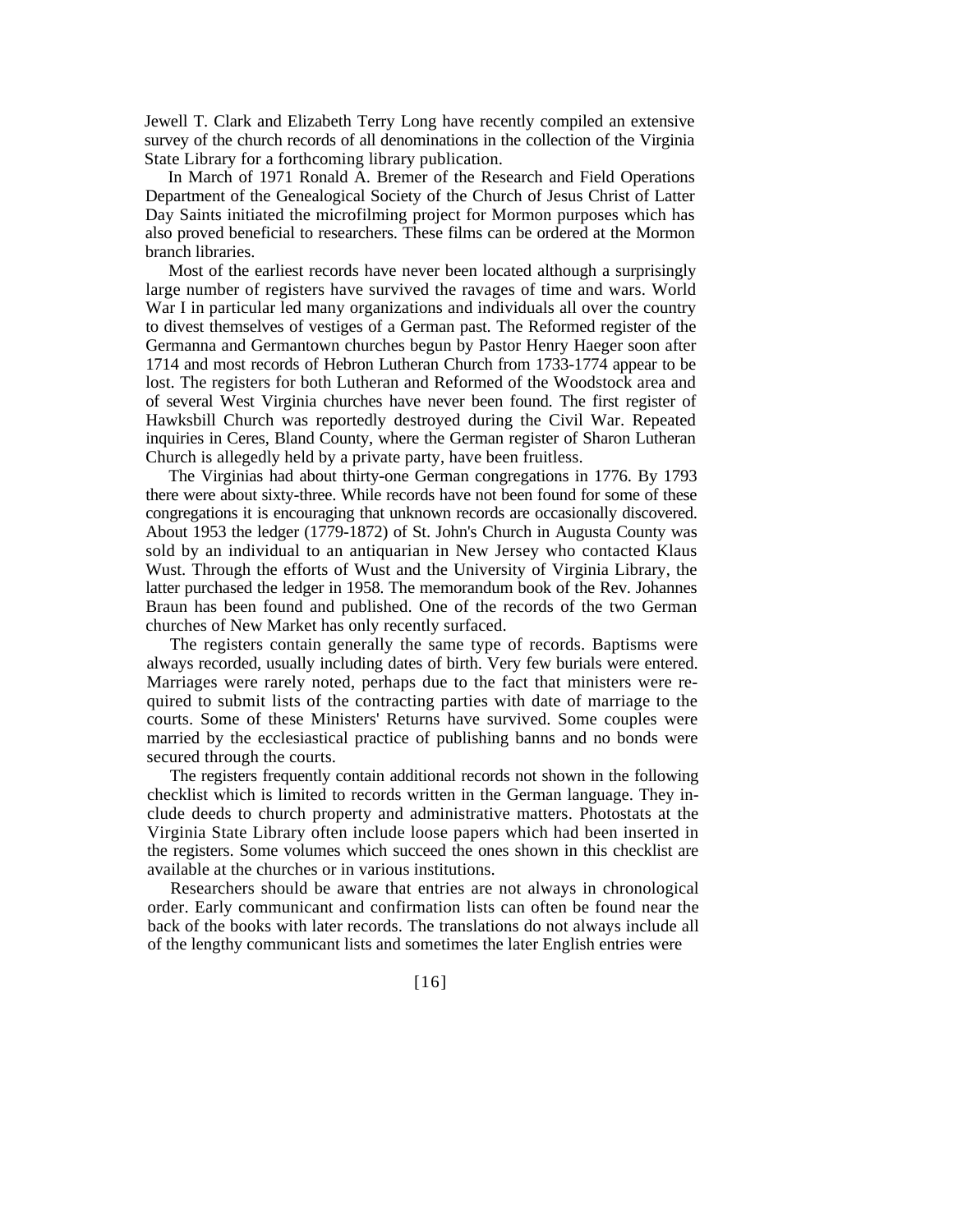not transcribed along with the translations. Records in this listing may be found in repositories other than the ones shown.

This checklist, as any such endeavor, would have been impossible without the willing cooperation of numerous individuals. Special thanks are due to George M. Smith, Administrator of Woodlawn Plantation, National Trust for Historic Preservation; Klaus Wust, editor of the *Shenandoah Genealogical Source Books*  series; Grace Showalter, Menno Simon Historical Library, Eastern Mennonite College; Jane Pairo, Virginia State Library; Micheal Plunkett, Manuscript Division, University of Virginia Libraries; Beryl B. Maurer, West Virginia University; Mary Harter, editor of the *Henckel Genealogical Bulletin,* and Frederick S. Weiser, editor of the publications of the Pennsylvania German Society.

#### *Abbreviations:*

| <b>CSD</b>  | "Christian Streit Diary, 1785-1788," (see Major Sources).         |
|-------------|-------------------------------------------------------------------|
| DAR         | Daughters of the American Revolution Library, Washington, DC.     |
| EMC         | Eastern Mennonite College Historical Library, Harrisonburg, VA.   |
| <b>ERHS</b> | Historical Society of the Evangelical and Reformed Church,        |
|             | Lancaster, PA.                                                    |
| H-RPL       | The Harrisonburg-Rockingham Public Library, Harrisonburg, VA.     |
| LTS-G       | Lutheran Theological Seminary, Gettysburg, PA.                    |
| <b>SVFD</b> | Shenandoah Valley Family Data (see Major Sources).                |
| UVL-M       | University of Virginia Library, Manuscripts, Charlottesville, VA. |
| VSL.        | Virginia State Library, Richmond, VA.                             |
| <b>WCFL</b> | Washington County Free Library, Hagerstown, MD.                   |

WVU West Virginia University, Morgantown, WV.

*Major Sources:* (Additional sources are given throughout the checklist.)

Jewel T. Clark and Elizabeth Terry Long, "Lutheran and German Reformed Church Records," *A Guide to Church Records in the Archives Branch of Virginia State Library* (Virginia State Library, TS, planned publication).

William E. Eisenberg, *The Lutheran Church in Virginia 1717-1962* (Lynchburg, Va., 1967).

William J. Finck (trans.), "The Diary of Christian Streit, 1785-1788," pp. 823-65 in William E. Eisenberg, *This Heritage* (Winchester, Va., 1954).

J. Silor Garrison, *The History of the Reformed Church in Virginia 1714-1940*  (Winston Salem, 1948).

Charles H. Glatfelter, *Pastors and People: German Lutheran and Reformed Churches in the Pennsylvania Field, 1717-1793,* Vol. I (Breinigsville: Pennsylvania German Society, 1980).

Francis C. Rosenberger, "German Church Records of the Shenandoah Valley As a Genealogical Source," *Virginia Magazine of History and Biography,* LXVI (1958), 195-200.

Klaus Wust, trans, and ed., *Shenandoah Valley Family Data 1799-1813: From the Memorandum Book of Pastor Johannes Braun* (Edinburg, Va., Shenandoah History, 1978).

[17]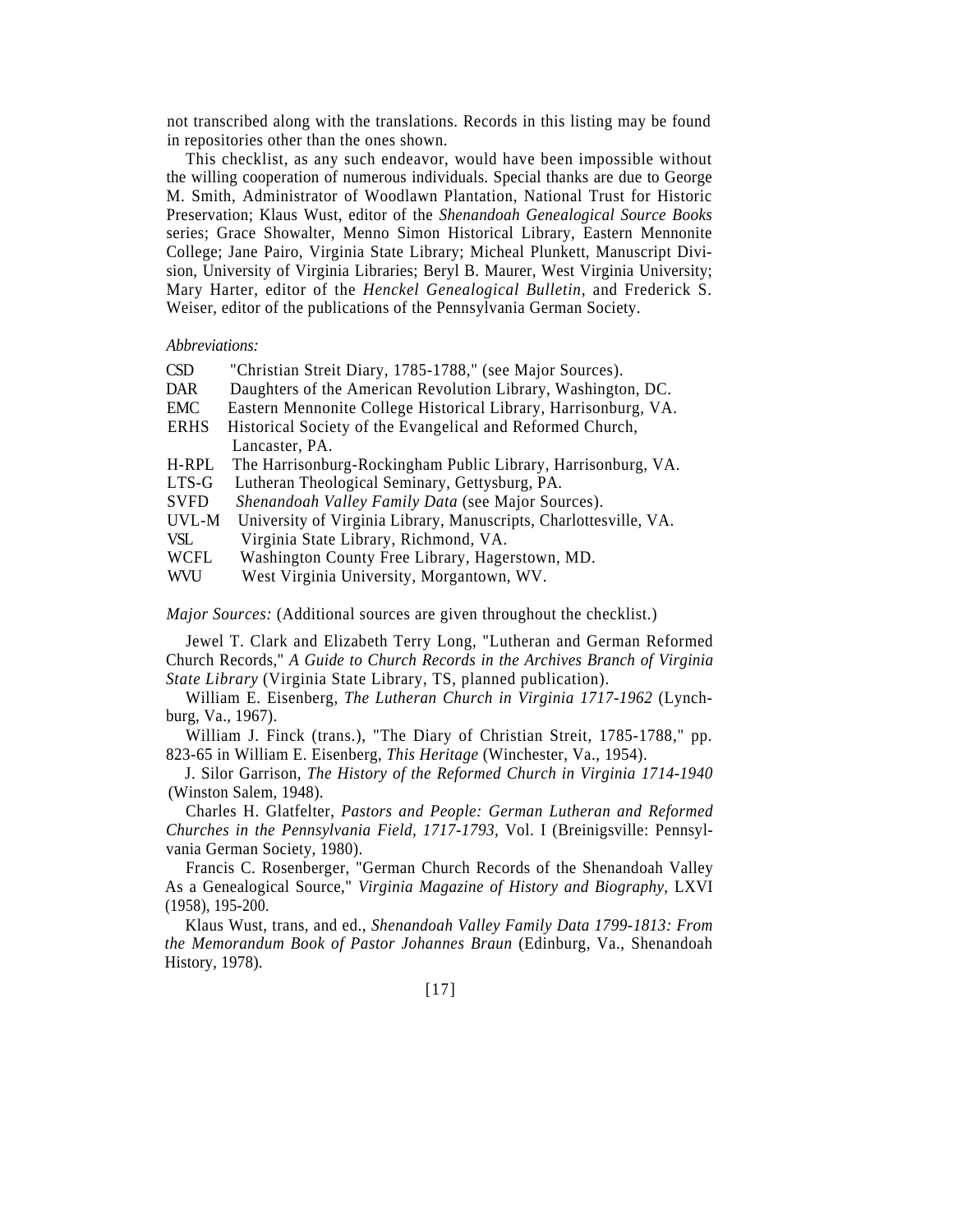## *AUGUSTA COUNTY*

## *Crimora* ......

### *Bethany-Trinity Church* (Keinadt's, Coyner's)

Lutheran, 1788 until present.

Records: 1771-1847; 106 leaves; In German until 1830's. Baptisms, communicant and confirmation lists. Transcripts and translations: George M. Smith, 1969. Some English and German communicant lists omitted. Holdings: VSL (transcript and translation).

## *Near Staunton*

## *Brown's Church*

Lutheran (and Reformed ?); extinct in early 1800's. Records: None known to exist.

Note: The 1809 List of Congregations in the Lutheran Conference Minutes shows, "Brown's Church, near Staunton."

### *New Hope*

*Eggel's Church* (Eagle's, Round Hill) Lutheran and Reformed (Since 1780's). Records: None known to exist. Published: SVFD—1802 confirmation list (with ages).

Note: Under the care of Rev. Johannes Braun as late as 1825.

## *Mt. Solon*

*Emanuel's Church* (Drohrbach's, St. Paul's)

Lutheran

Records: 1801-1856; 78 pages; In German until 1830's. **Baptisms** 

Transcripts and translations: George M. Smith, 1966. Holdings: VSL (microfilm of original, translation). EMC (xerox of original, three later volumes).

## *Middlebrook*

*St. John's Church*

Lutheran 1779 until 1839 when they built Mt. Tabor; Reformed 1779 until present.

Records: 1779-1872; 375 pages; In German until 1830's. Baptisms, communicant and confirmation lists, some burials. Original: UVL-M (Accession number 5794).

[18]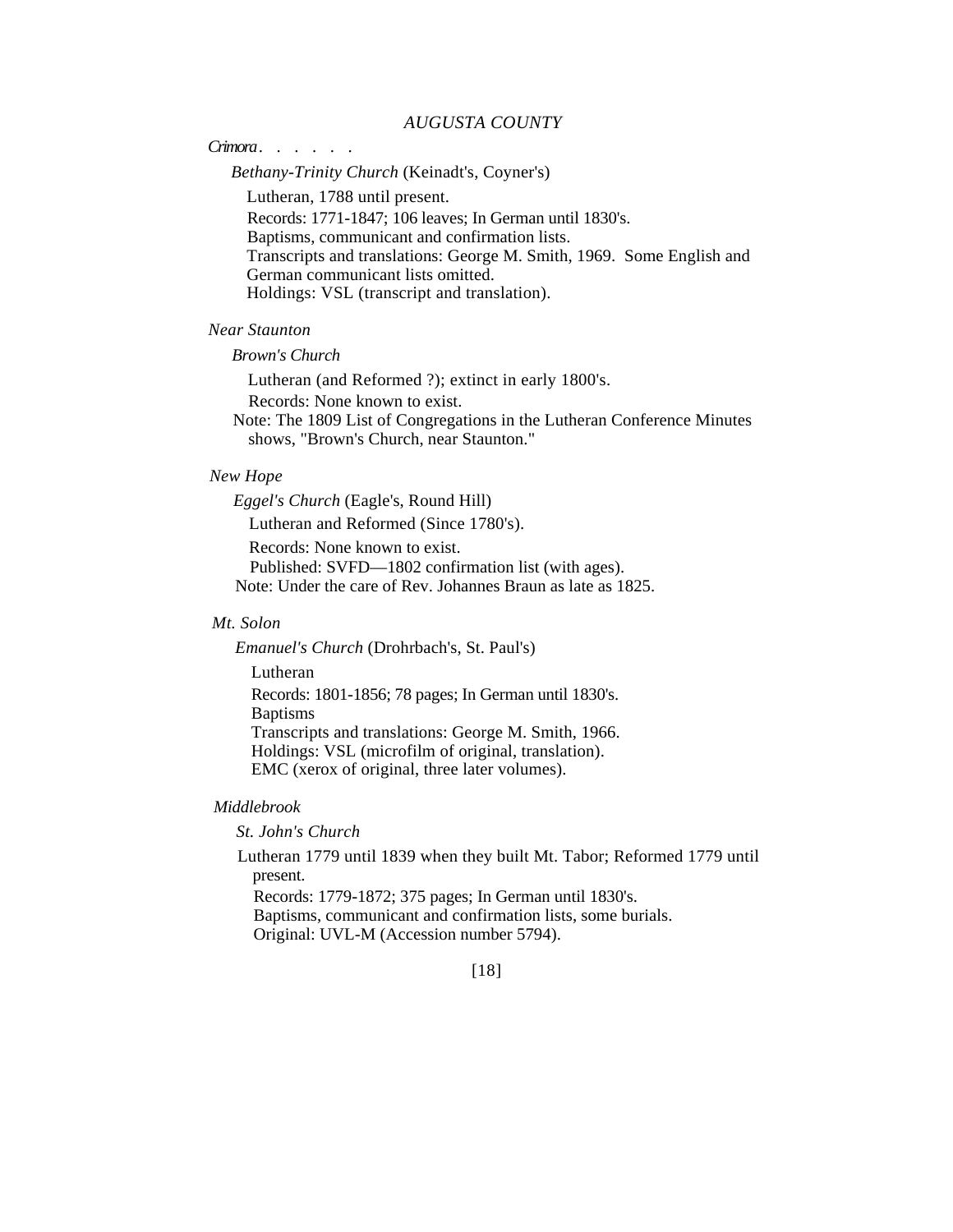- Transcripts and translations: Translated by Angelica Powell, 1972, for Peggy S. Joyner who presented the church with a bound copy of complete photocopy of original, translation, index.
- Holdings: The church (Joyner copy may be seen at the church by appointment); UVL-M.
- Published: Peggy S. Joyner, "St. John's Church 1779-1839," *Augusta Historical Bulletin,* Vol. 10 (Fall, 1974). (History of the church and the ledger).
- SVFD—two member lists in 1801, four confirmation lists.

## *Churchville*

*St. Peter's Church* (Jenning's Branch, Genissen's Gap)

Lutheran 1790 until present; Reformed 1790-1837.

Records: 1787-1905; 336 pages; In German until 1830's.

Baptisms, communicant and confirmation lists.

Transcripts and translations: Ilse M. Martin and George M. Smith, 1966; entries after 1844 in English and not transcribed.

Holdings: VSL (microfilm of original, translation).

Published: SVFD—1799 Congregational Roll, confirmations (with ages and notes) 1800, 1804, 1810, 1813.

### *Seawright Springs*

*Salem Church*

Lutheran 1802 until present; Reformed 1802-1850's, joined St. Michael's congregation, Rockingham Co .

Records: 1804-1854; 246 pages; In German until ca. 1824.

Baptisms, communicant and confirmation lists.

Transcripts and translations: With filmed copy of register is a page by page translation, author unknown.

Holdings: VSL (microfilm of original with translation).

Published: SVFD—two confirmation lists (with ages), 1810, 1813.

Note: At the back of the register, out of sequence, are 50 pages of lists, 1812-

1842. Paul Henkel preached here as early as 1789 in a German schoolhouse.

### *BLAND COUNTY*

### *Ceres*

*Sharon Church*

Lutheran and Reformed (1817).

Records: Reported to be privately held.

## [19]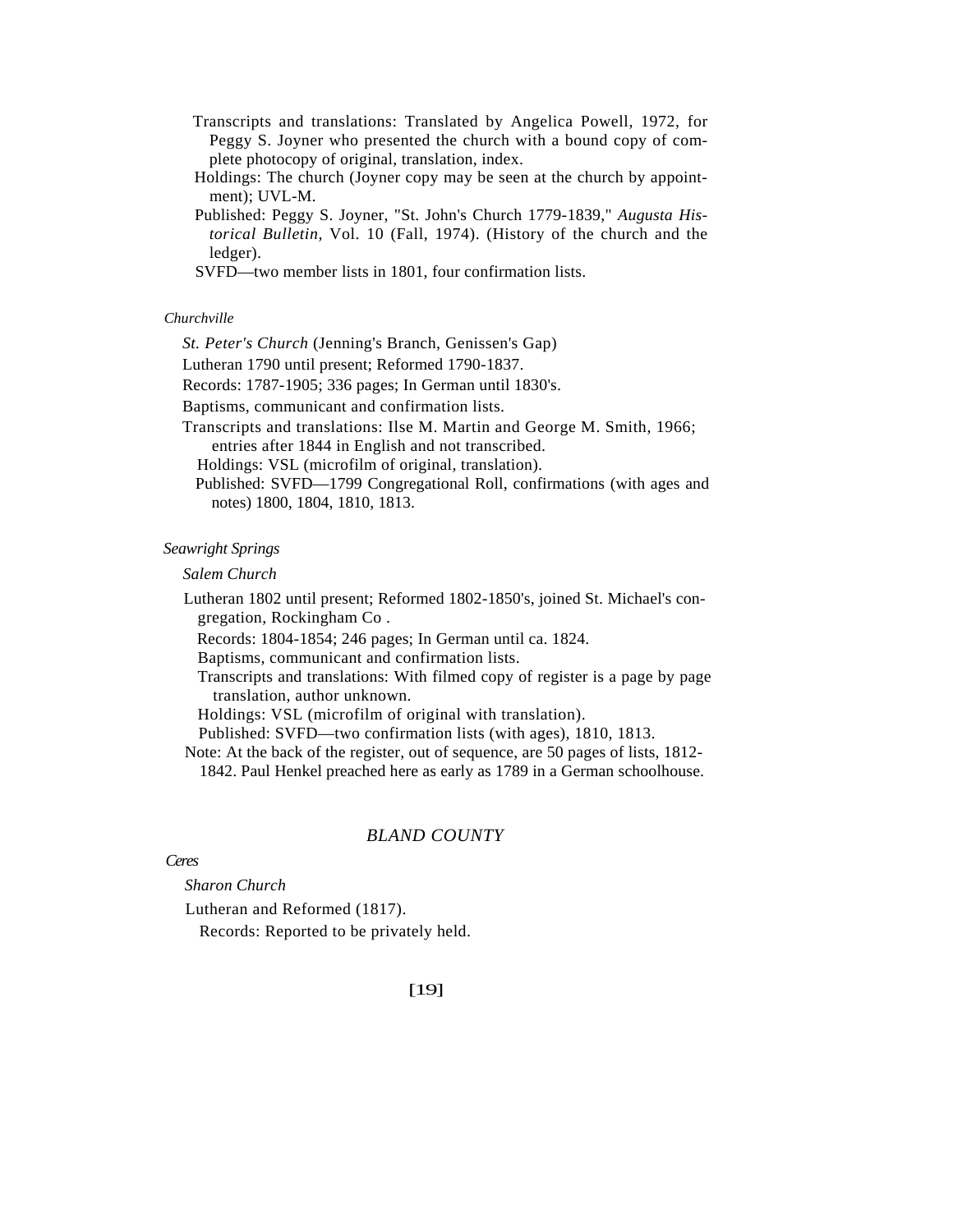## *BOTETOURT COUNTY*

*Howrytown (Greenville)*

*Brick Union Church*

Lutheran and Reformed (Since ca. 1796). Records: None known to exist.

## *Springwood*

*St. Mark's* (Copp's)

Lutheran and Reformed (organized prior to 1815). Records: None known to exist.

*Glen Wilton (Locust Bottom)* 

*Zion Church*

Lutheran and Reformed (1786).

Records: None known to exist.

Published: Confirmation List of Dec. 2, 1787 by Paul Henkel in Kelley, *200 Years in the Shenandoah Valley,* 188.

# *CLARKE COUNTY*

## *Stone Chapel*

*Stein's Church* (Jacob's, St. James)

Lutheran 1783-1900; Reformed 1783-1886.

Records: No German register extant. CSD contains Confirmands List, Whitsunday 1786, Communion List Dec. 1786 and some burials.

Note: Stone Chapel was located in the north-west corner of Clarke County.

## *FAUQUIER COUNTY*

#### *Germantown*

Reformed only. Organized 1714 at Germanna (now Orange County). Records: None known to exist.

# *FLOYD COUNTY*

#### *Floyd*

*Zion Church* (Little River)

Lutheran and Reformed

Records: 1793-1855; 107 leaves; In German until 1830's. Baptisms, communicant and confirmation lists. Transcript and translation: George M. Smith, 1967. Holdings: VSL (photostat of original, translation)

[20]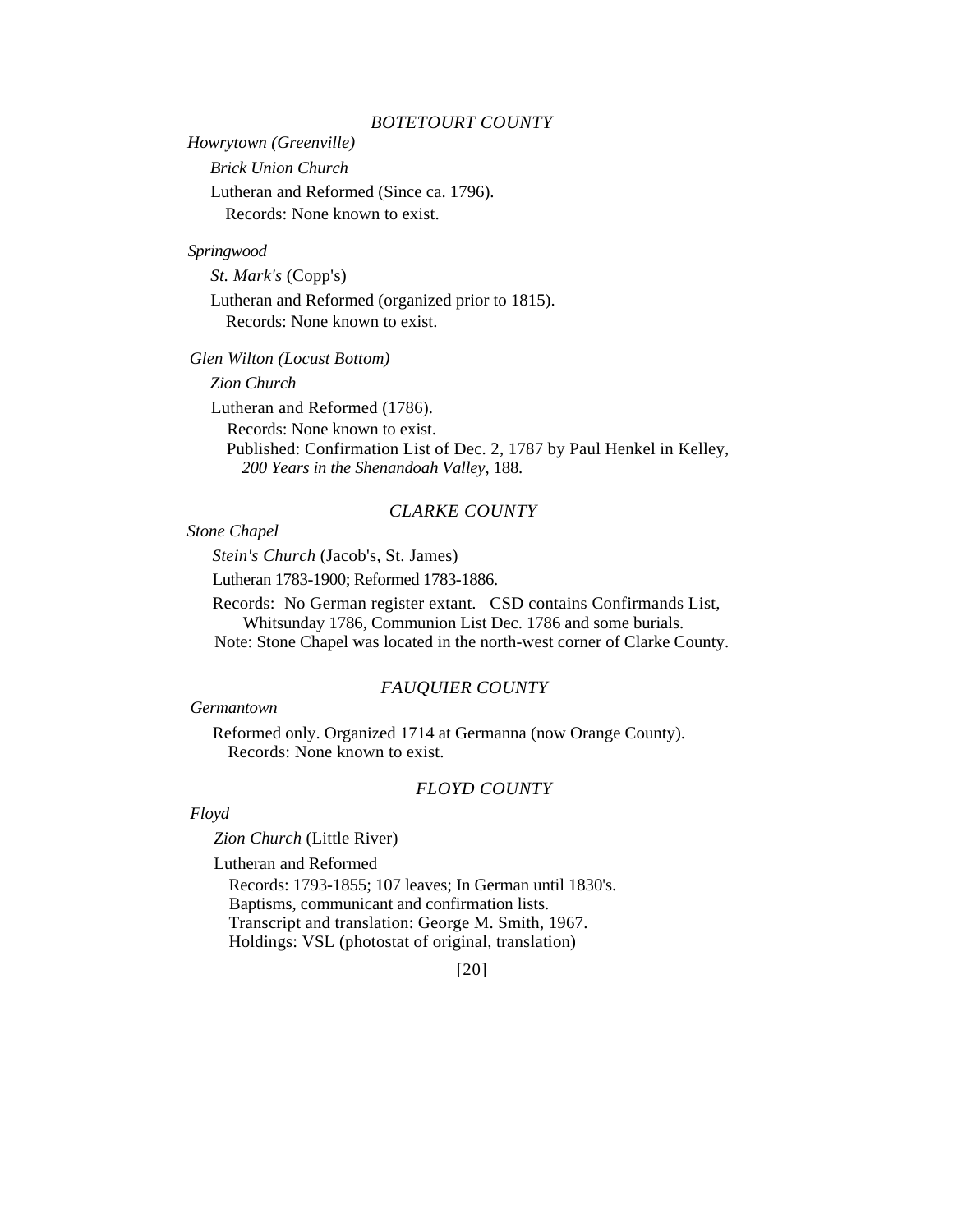*FREDERICK COUNTY*

*Winchester*

*Winchester Ev. Luth. Church* (now Grace Church)

Lutheran only (organized in the 1750's)

Records: No early records known to be extant.

Published: William Edward Eisenberg, *This Heritage* (Winchester, 1954) contains (p. 27) Membership List, April 1764; (pp. 73-74) Subscription List for Pastors' Salaries, August 1790 and (pp. 323-365) Diary of Christian Streit, July 19, 1785 to Nov. 28, 1788 with the following information: 85 baptisms (including birth dates, names of parents and sponsors; 155 marriages, mostly in Frederick Co. but also some in Shenandoah and Hampshire; 42 funerals (a few with birthplace in Europe) and the Communion List for Easter 1786. Appended is the Family Record of Christian Streit.

*German Reformed Church* (Centenary United Church of Christ)

Reformed only. Organized prior to 1757.

Records: 1789-1908 (mostly after 1840); 91 leaves; Some German entries. Baptisms 1808-1824 "gathered and transcribed from the old Church book kept at Shepherdstown . . .;" Marriages 1789-1795; Communicant list 1804.

Holdings: VSL (photostat of original).

Note: Some records of Smithfield Church, Berkeley, W.Va. are included.

#### *Ninevah*

*Pine Hills Church* (St. Joseph)

Lutheran and Reformed (organized in 1760's)

Records: No early church register known to exist.

Published: CSD—Some of Rev. Streifs entries 1785-88 might refer to members of this congregation.

#### *Old Furnace*

*St. John's Church* (Gravel Spring Parish)

Lutheran 1787 until present; Reformed during early stages.

Records: Register begun in 1793. Present whereabouts unknown. Published: CSD has list of confirmands, April 1788.

### *Stephens City*

*Trinity Church* (Newtown)

Lutheran and Reformed since 1760's. Reformed discontinued 1838.

Records: None known to exist. Published: CSD has list of confirmands, June 1786.

[21]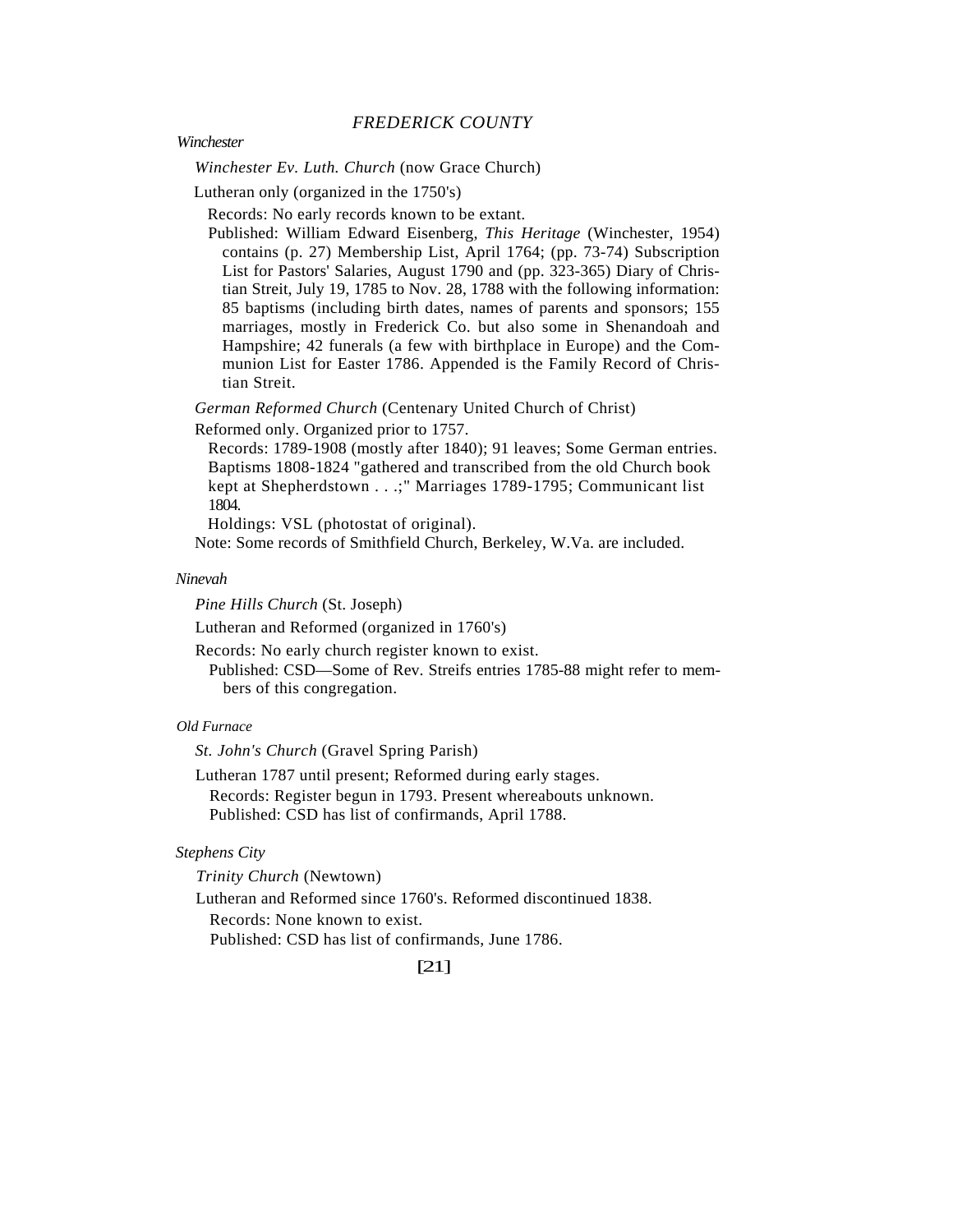### *GRAYSON COUNTY*

*Elk Creek*

*St. John's Church* (Elk Creek)

Lutheran and Reformed (in existence 1790-1815, extinct)

Records: None known to exist.

### *LOUDOUN COUNTY*

## *Lovettsville*

### *New Jerusalem Church*

Lutheran until present; Reformed (See St. James) Records: 1784-1836; 149 leaves; German to ca. 1830.

Baptisms, communicant lists, marriages, deaths.

- Transcript and translation: George Smith, 1967. This is a complete translation of all baptisms, marriages, deaths which appear in German. Only a few of the numerous communicant lists are transcribed .
- Holdings: VSL (photostat of original, translation); LTS-G; National Genealogical Society; Salt Lake City; Original at the church.
- Published: Lists of Confirmations by Pastor John Andrew Krug appear in the register of the Ev. Lutheran Church in Frederick, Maryland for the following dates: May 27, 1772 (pp. 192/3); November 7, 1773 (p. 194); May 20, 1775 and September 2, 1775 (both on p. 195). Krug served the Lutherans in Loudoun County. Published in translation by Frederick S. Weiser in *Maryland Magazine of Genealogy* III (1980), 51-66.

## *German Reformed Church* (St. James)

Reformed only (See New Jerusalem)

Records: 1789-1859; 88 leaves; In German until 1823.

Baptisms, communicant and confirmation lists, new member lists.

Transcript and translation: George M. Smith, 1967. All records through page 111 of the original (baptisms, 1851) and constitution, membership list of 1789.

Holdings: VSL (photostat of original, translation).

Note: Communion and confirmation lists of Aug. 2, 1767 were entered by Rev. Charles Lange in the register of the Reformed Church in Frederick, Md.

[22]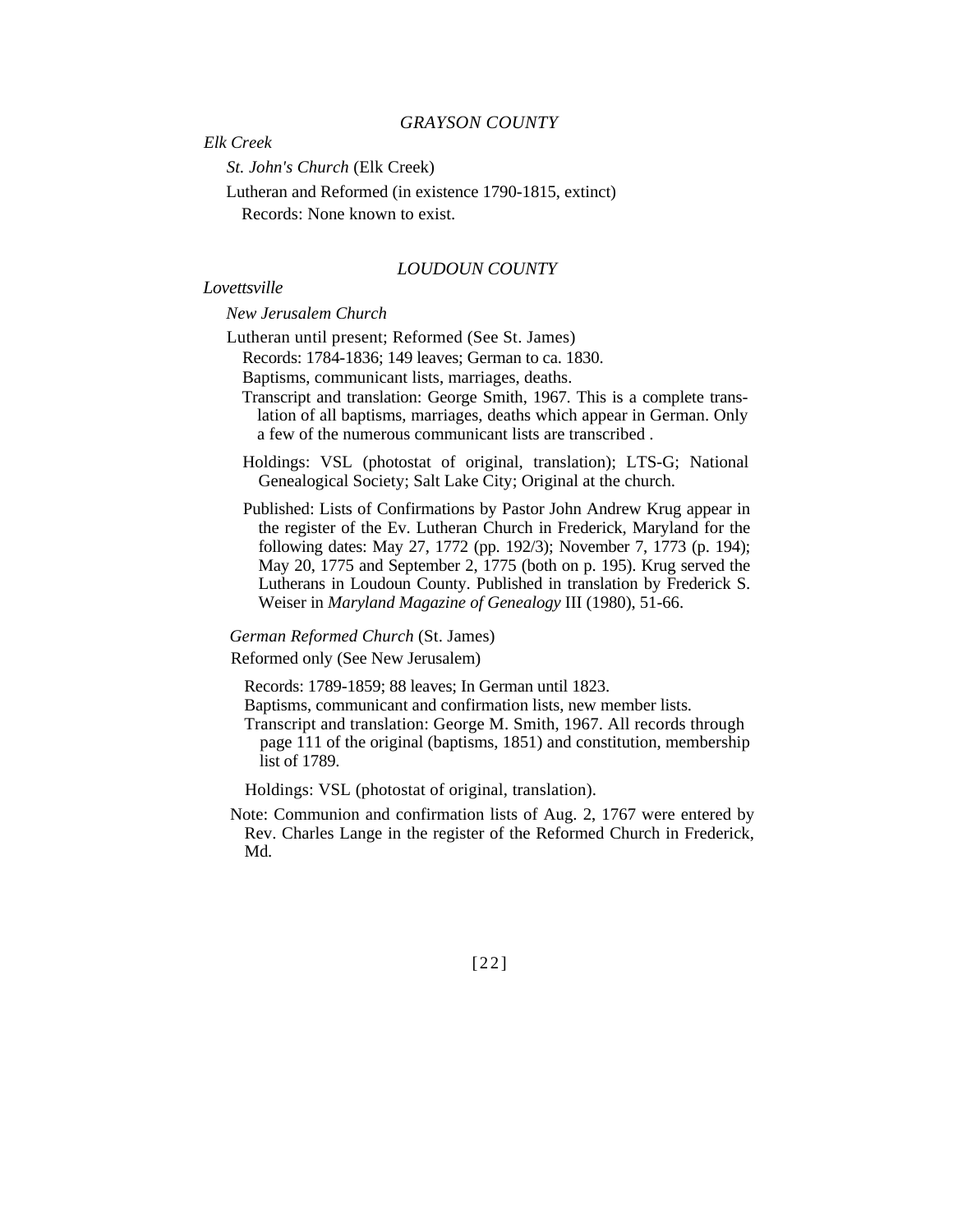### *MADISON COUNTY*

*Madison*

*Hebron Church* 

Lutheran only (1717)

Records: 1735-1947 (UVL-M); In German.

Bound administrative volumes, pastors' records, baptisms, Communion Book (Accession no. 5988).

1750-1866 (VSL); 329 pages; In German.

Baptisms, deaths 1848, communion and confirmation lists (some with ages).

Holdings: VSL (microfilm of original); UVL-M (microfilm of original).

Published: William P. Huddle, *History of the Hebron Lutheran Church, Madison County, Virginia from 1717 to 1907,* (New Market, 1908).

Note: In preparation—translation of the Hebron records by George M. Smith, scheduled for publication by Shenandoah History, Edinburg, Va. in October 1981.

## *MONTGOMERY COUNTY*

*Blacksburg* (New River)

St. Peter's Church (Price's, St. Michael's)

Lutheran 1755 until present; Reformed 1755 until 1820's.

Records: 1793-1842; 97 pages; In German until late 1820's.

Baptisms, communicant and confirmation lists.

Holdings: VSL (microfilm of original) .

Published: SVFD—confirmation list 1808. Two translations have been printed. Neither is complete or follows arrangement of the original.

U. S. A. Heavener, *German New River Settlement: Virginia* (1928, rpt., Baltimore: Genealogical Publishing Co., 1976).

General James Breckinridge Chapter, DAR, *Marriages, Births, and Deaths from Virginia and East Tennessee Lutheran Church in American Records, 1776-1935,* (Roanoke, 1969).

#### *PAGE COUNTY*

*Luray* 

*Hawksbill Church* (Mt. Calvary)

Lutheran and Reformed 1765-1832; Lutheran only 1832-1959

Records: 1817-1850's; ca. 110 pages; In German.

Baptisms, communion and confirmation lists.

Original: Privately held. Inquiries at St. Mark's Lutheran Church, Luray.

## [23]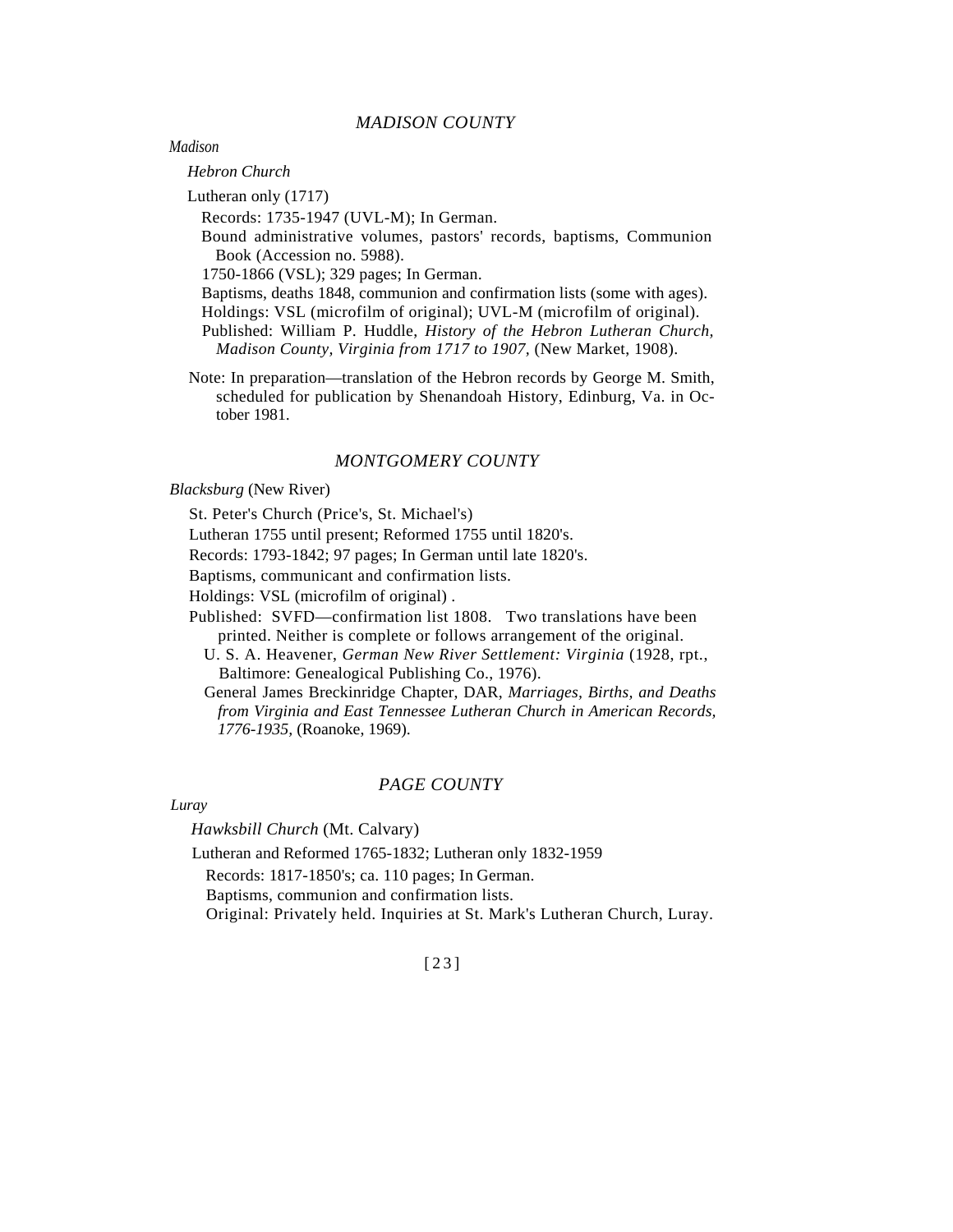Transcripts and translations: William J. Finck, 1928; Klaus Wust, 1978. Holdings: VSL (transcript and translation). Published: Klaus Wust, *The Record of Hawksbill Church 1788-1850* (Edinburg: Shenandoah History, 1979). [With complete index.]

### *Alma*

*St. Luke's Church* (Steinberger's)

Lutheran and Reformed (Organized ca. 1780)

Records: None known to exist.

Published: Confirmation List of May 1, 1788 by Paul Henkel in Kelley, *200 Years in the Shenandoah Valley,* 185.

### *Shenandoah*

*St. Peter's Church* (Naked Creek) Lutheran until present; Reformed now extinct Records: 1776-1826; 31 leaves; In German. Baptisms (Only surnames " A-J " survive) Transcripts and translations: William J. Finck with index by Carol Weaver; George M. Smith, 1964. Holdings: VSL (xerox of register, Smith translation); EMC (translation); H-RPL (xerox of original, typed transcript and translation). Published: General James Breckenridge Chapter, DAR, *Marriages, Births, Deaths from Virginia and East Tennessee Lutheran Church in American Records* (Roanoke, 1969).

## *ROCKINGHAM COUNTY*

#### *Keezletown*

*Ermentraut's Church* (Armentrout's, St. Phillip's, Trinity) Lutheran 1787 until present; Reformed 1787 until 1800's Records: 1787, 1798-1864; 78 leaves; In German as late as 1850. Baptisms, communicant and confirmation lists, subscription list 1787. Chronology out of order on film. Photostat includes several items not used on film. Transcript and translator: Rev. A. S. Leiby, 1934.

Holdings: VSL (photostat and microfilm); EMC (xerox of above register and a later one); H-RPL (mimeo. of Kaylor transcript). Published: SVFD—1799 Roll of Armentrout's and 1801 confirmation list

(with ages and notes).

Note: Ermentraut's and Kieseltaun congregations were united by Rev. Johannes Braun in 1799 as Ermentraut's.

## [24]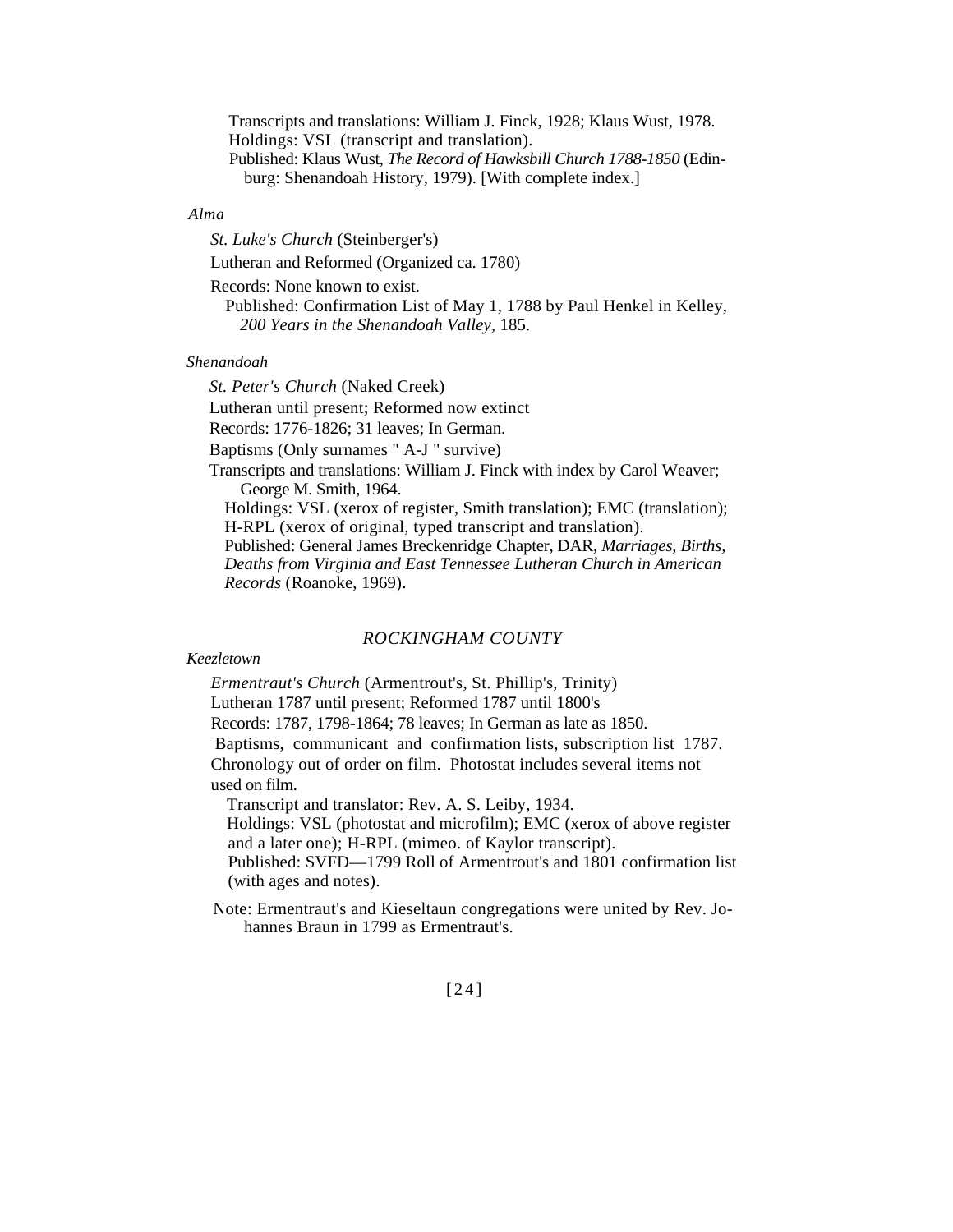### *Mt. Crawford*

*Frieden's Church*

Lutheran 1762-1922; Reformed 1762-present

Records: Vol. 1, 1786-1834; 164 leaves; In German and English from 1812; Vol. 2, 1834-1897 is also at VSL.

Baptisms, communicant and confirmation lists, 1782 deed.

Transcript and translation: Rev. A. S. Leiby, Easton, Pa., 1936.

Holdings: VSL (microfilm, photostat—two volumes); EMC (xerox of original, Leiby translation, Vol. 1.); ERHS (abstracts 1786-1801 on Film

144); H-RPL (mimeo. of Leiby transcript).

Published: SVFD has Congregational Rolls for 1799 and 1800 and seven confirmation lists between 1800-1812 (some with ages).

### *McGaheysville*

*Peaked Mountain Church* (Upper Peaked Mt., Stoney Creek)

Lutheran until 1935; Reformed until 1885

Records: Vol. 1, 1745-1802; 36 leaves; In German.

Baptisms 1742-1802, a few communicant lists, marriages 1762-1795, burials 1795.

Vol. 2, 1745-1882; 154 leaves; German with English as early as 1811.

Contains transcribed records from Vol. 1 with continuing records: baptisms, communicant and confirmation lists.

Confirmations by Rev. Charles Lange on May 9, 1768 are recorded in the Reformed Church register of Frederick, Maryland.

Transcript and translations: W. F. Pence, William J. Hinke, Charles E. Kemper. This appears to be the same as the William and Mary Quarterly translation, but many penned corrections and additions have been inserted.

Holdings: Original of Vol. 1 in Archives of the Virginia Synod, Roanoke. VSL (photostat of original two volumes); EMC (typescript of above translation); ERHS (records 1760-1802, Film 144); H-RPL (baptisms and communicants, 1791-1880, Hinke translation; carbon copy of transcript, DAR chapter).

Published: William J. Hinke, Charles E. Kemper, "Record of Peaked Mountain Church," *William, and Mary College Quarterly,* Series I, Vols. 13 and 14 (1905-1906).

SVFD—1799 subscription list and five confirmation lists (showing ages) 1799-1813.

[25]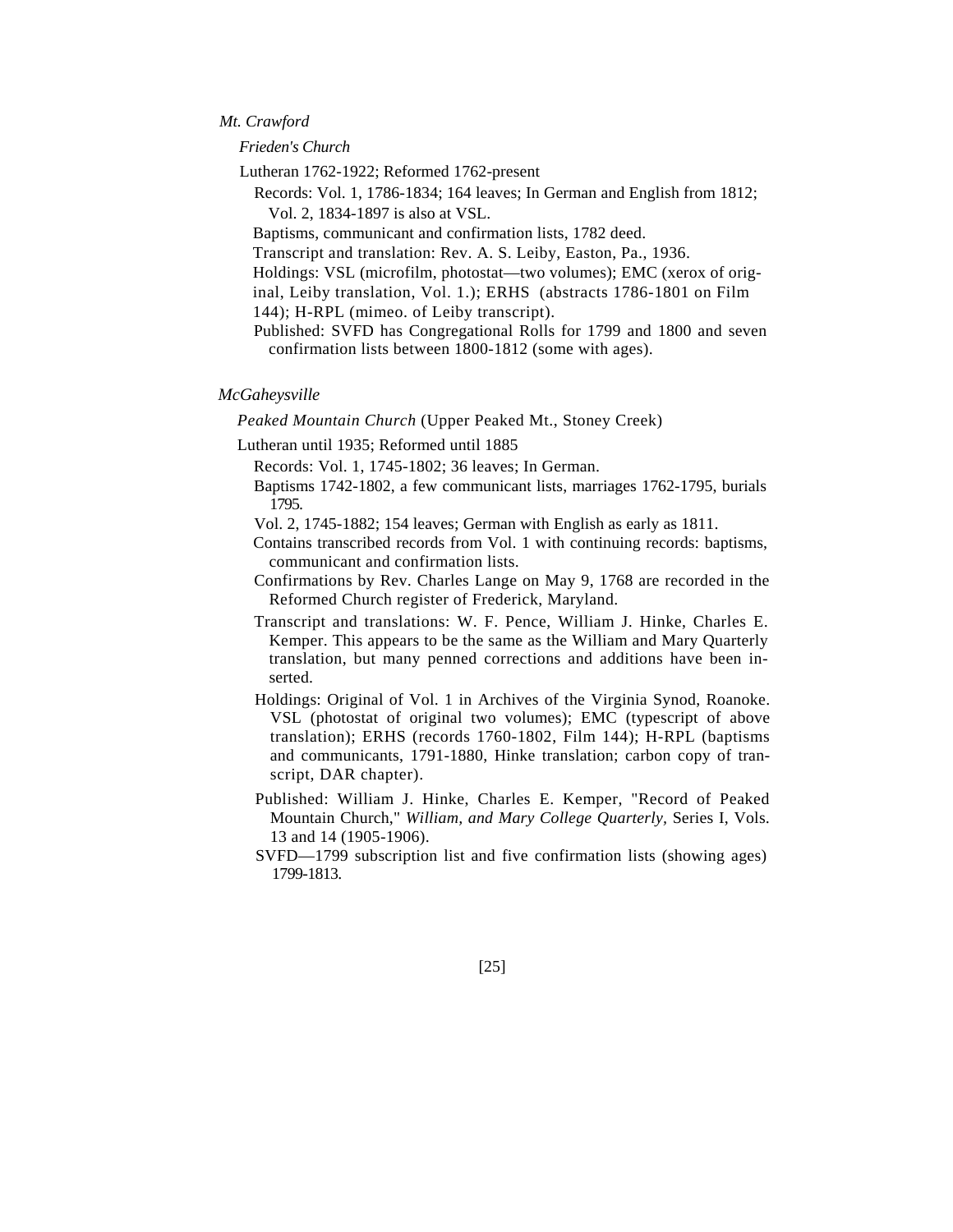### *Timberville*

*Rader's Church*

Lutheran and Reformed 1745 (?)-1878; each built a separate church. Records: Five volumes 1772-1908. In German until 1830's.

Vol. 1—1772-1884; 185 leaves.

Contains baptisms, communicant and confirmation lists.

Vol. 2—1787-1796; 27 leaves.

This photostat at VSL appears to be the original register. These records seem to have been transcribed into the register, 1772-1884, but not in the same order.

Vol. 3—1883-1908; 57 leaves.

Continuation of earlier registers. Transcripts and translations:

Vol. 4—1772-1884; 134 leaves.

Christopher H. Droegenmueller and Leslie A. Miller, 1926, typescript translation, includes most items from Vol. 1.

Vol. 5—1806-1887; 62 leaves.

- *H. L.* Shuetz and Leslie A. Miller, 1927, translation. Referred to as a "Supplement," the records included are from a volume or collection not available at the Virginia State Library. It has been suggested that these records were kept separately by the Reformed members. Included are baptisms, communicant lists 1817-1819.
- Holdings: VSL (5 volumes above, all photostats); EMC (Register 1772- 1884, xerox, a translation); ERHS (some records, not specified or filmed); Virginia Historical Society, Richmond (translation and "Supplement").

Published: SVFD—three confirmation lists, 1801, 1803, 1812.

Jerome P. Stirewalt, *A Brief History of Rader's Lutheran Church 1765- 1921,* (New Market, Va., 1922).

Note: Confirmations by Rev. Charles Lange (Reformed) on April 17, 1768 are contained in the Frederick (Maryland) Reformed register.

### *Singer's Glen*

*St. John's Church*

Lutheran 1808-1956; Reformed 1808 - ca. 1850.

Holdings: EMC (xerox of hand copy of original 1825-1954 by J. Robert Swank).

Published: SVFD has one confirmation list for 1813.

[26]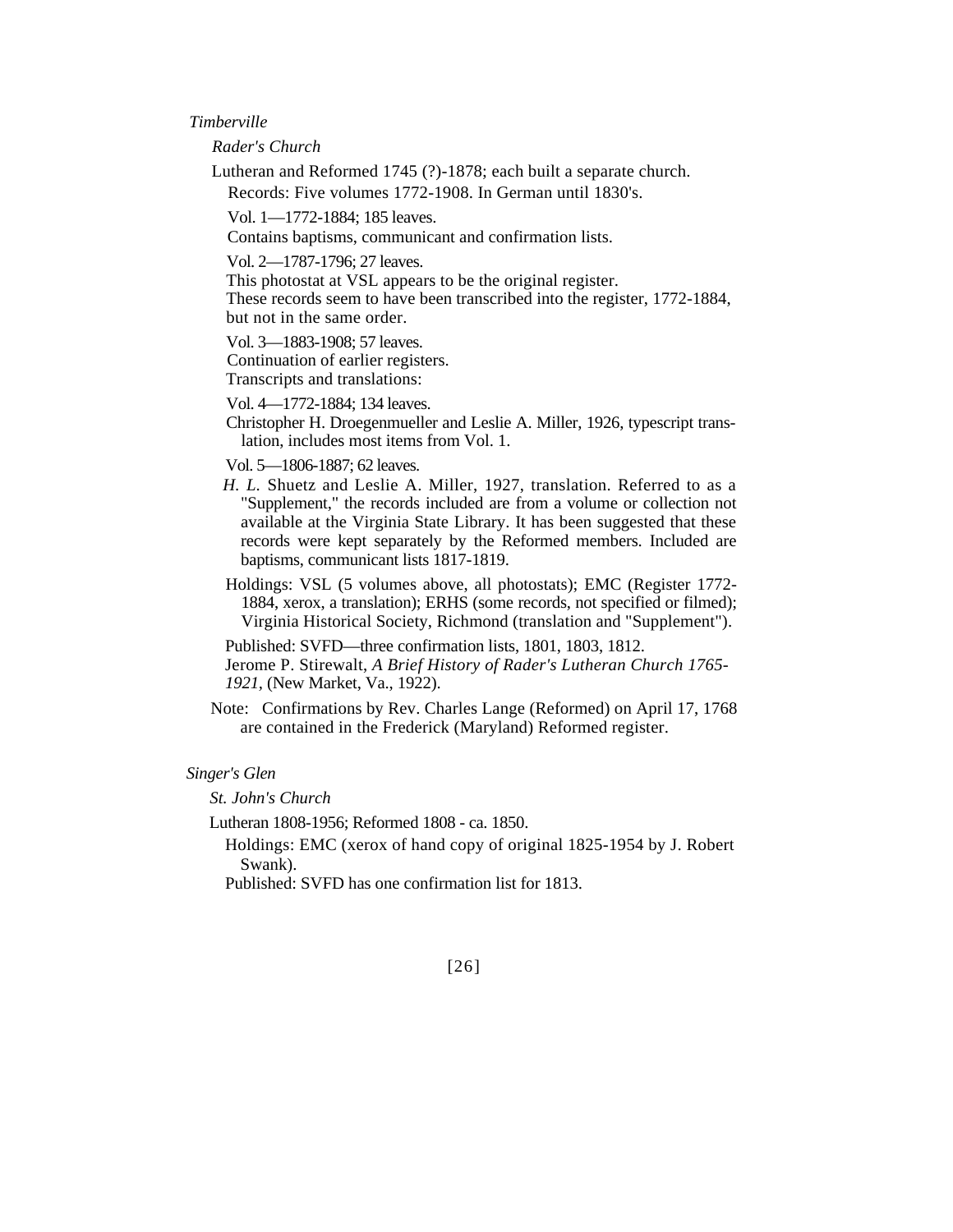*Bridgewater* (near Augusta County line)

*Weiss Church* (now St. Michael's)

Lutheran 1764-1802; Reformed until present

Records: 1789-1890; 122 pages; In German until 1830's.

Baptisms, communicant and confirmation lists. In the back of register are German entries for 1789-1802.

Holdings: VSL (microfilm of original); EMC (xerox of original). Published: SVFD has two confirmation lists for 1801, 1806.

## *SHENANDOAH COUNTY*

#### *New Market*

#### *Davidsburg Church* (Reformation)

Lutheran and Reformed 1790-1819; Lutheran only 1820 until present Records: 1790-1830's; 131 pages; In German.

Birth and baptisms, congregational rolls 1801-1822, a few communicant lists and marriages.

Original: Reformation Church.

Transcript and translation: Being made by John Stewart.

#### *Woodstock*

*Emmanuel Church* 

Lutheran and Reformed (1767)

Records: No known register.

Note: Confirmations by Rev. Charles Lange on April 10, 1768 are recorded in the Reformed Church register of Frederick, Maryland. The Lutheran register in Frederick, Md. has 28 confirmations at Woodstock for June 22, 1772, pages 196-197. The Muhlenberg Register, 1772-1782 with records of the Woodstock area, is in English. George M. Smith found 463 baptisms, 158 marriages and six funerals in Muhlenberg's handwriting bound into

Volume 2 of the Shenandoah County Marriage Register for 1850-1856.

Published: Confirmations on June 22, 1772 (p. 193) of Frederick, Mary-

land, Lutheran Churchbook) in *Maryland Magazine of Genealogy* III (1980), 55-56.

## *Saumsville*

*Frieden's Church* (St. Matthew's)

Lutheran 1806 (?) until present; Reformed 1806 (?) until 1868 Records: 1821-1871; 103 leaves; A few entries in German. Baptisms, communicant and confirmation lists.

## [ 27 ]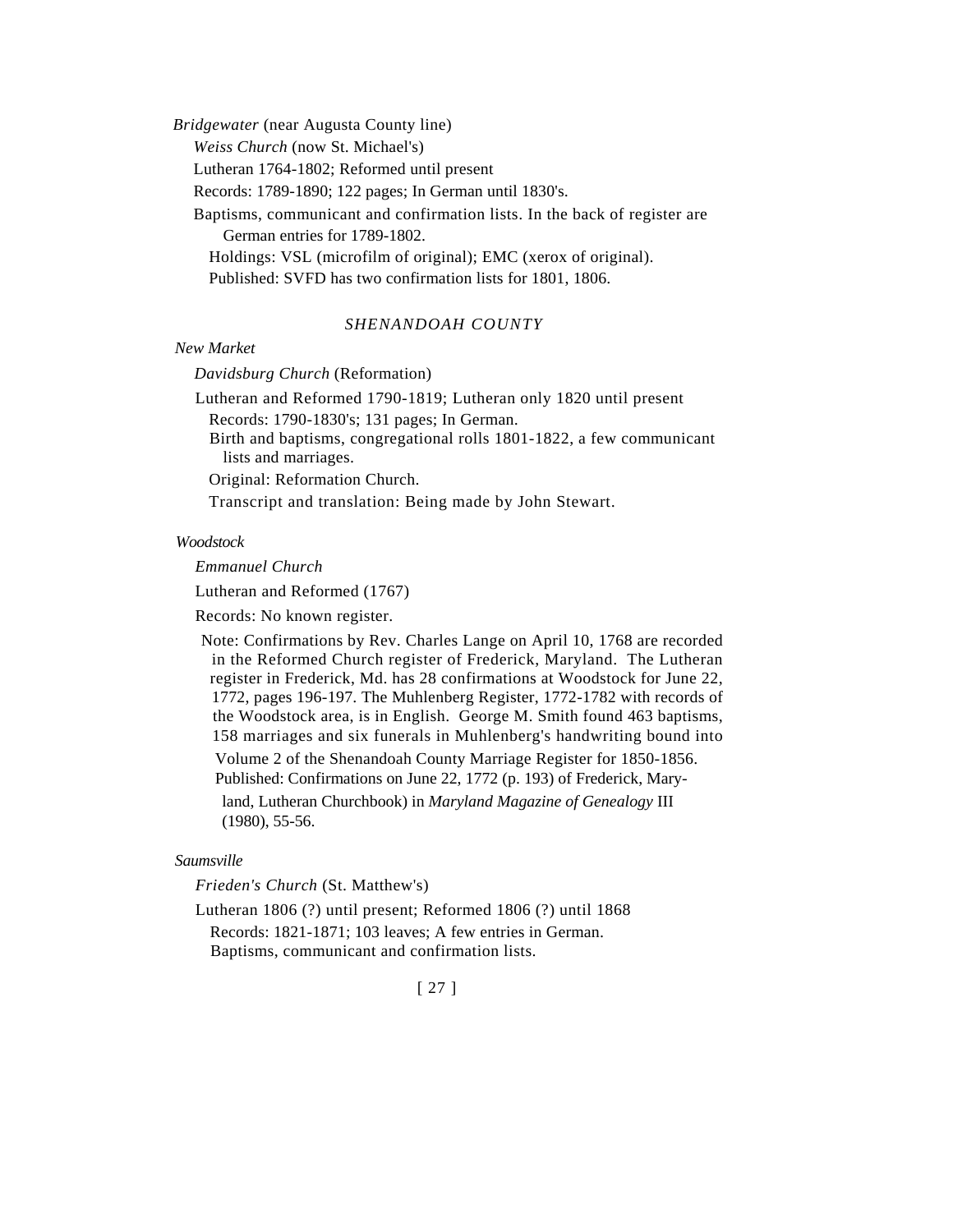Holdings: VSL (photostat of original).

Note: Lutheran and Reformed records are in one register, but can be identified because ministers' names were used.

### *Conicville*

*Jacob's Church*

Lutheran until 1884; Reformed until present Records: None known to exist.

## *Forestville*

*Pine Church* (Rude's Hill)

Lutheran until 1873, now St. Mary's; Reformed until 1873, now Grace, both near Mt. Jackson

Records: 1757-1869; 128 leaves; In German until 1820-1840.

Baptisms, communicant and confirmation lists 1826-1869, a few death records.

Original: UVL-M.

Holdings: VSL (photostat of original and one later volume); UVL-M (original and microfilm 1783-1948—Accession no. 10391).

Published: Arthur P. Kelley, *200 Years in the Shenandoah Valley, The Settlers and Their Pine Church, With Records Made by Paul Henkel*  (Stephens City, VA., 1973). A faulty translation and numerous errors together with a weird introduction make Dr. Kelley's book a source to be used with caution.

## *Powell's Fort*

*St. David's Church*

Lutheran and Reformed (begun in 1788)

Records: No early ones known to exist.

Holdings: VSL (xerox of a register 1825-1913).

Published: Confirmation List of August 24, 1788 by Paul Henkel in Kelley, *200 Years in the Shen. Valley,* 185.

## Strasburg

*St. Paul's Church* (Dutch Chapel)

Lutheran and Reformed 1747 to ca. 1857; Lutheran only from ca. 1857 Records: 1769-1860; 148 leaves; In German until 1820's-1830's. Baptisms, communicant and confirmation lists. Transcript and translation: George M. Smith, n.d.

[28]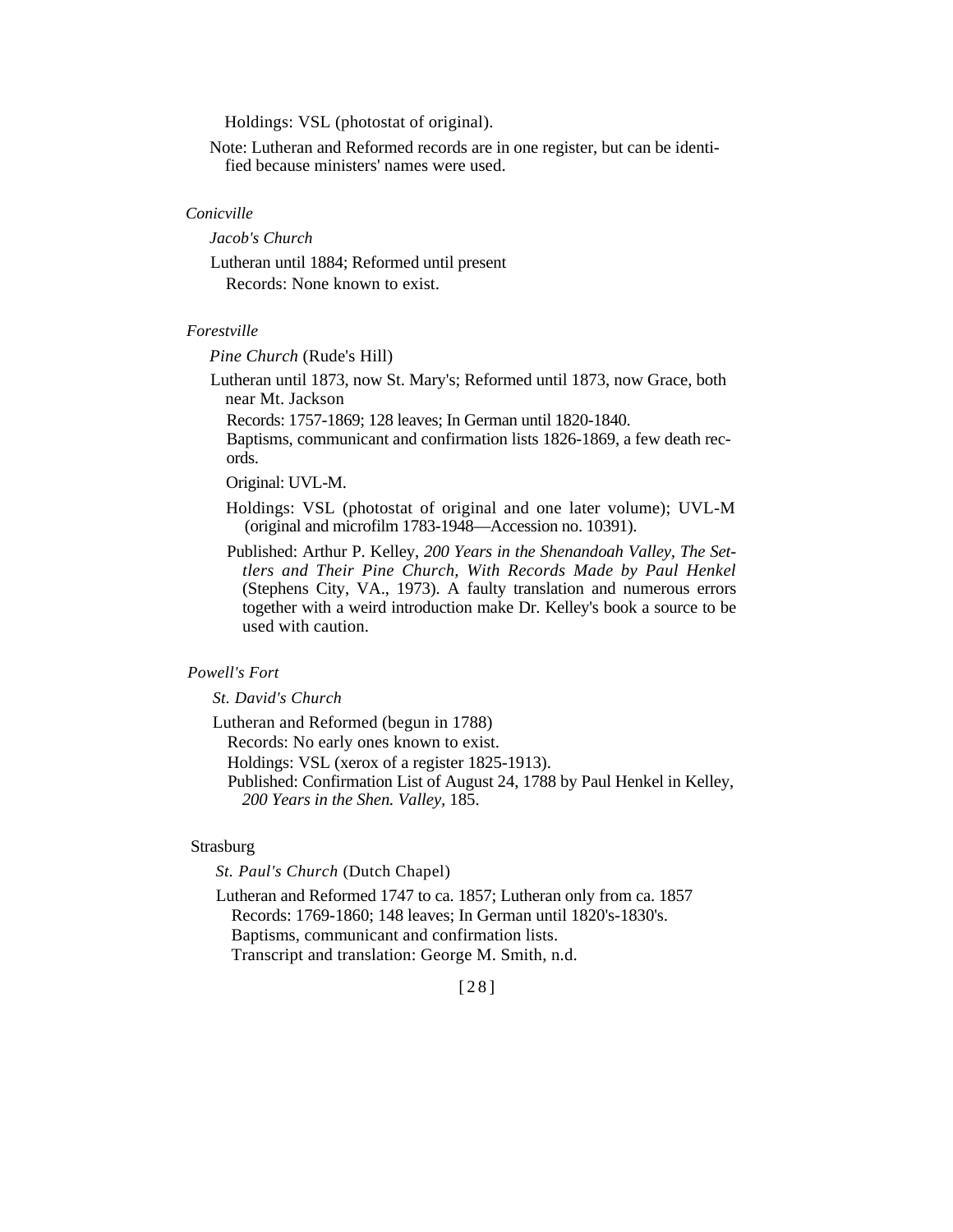- Holdings: VSL (photostat, microfilm of Smith translation and three later volumes 1877-1973 on microfilm).
- Published: Confirmations on October 28, 1771 (p. 191 of Frederick, Maryland, Lutheran Churchbook) in *Maryland Magazine of Genealogy* III (1980), 53.
- Note: John Caspar Stoever, Jr. entered baptisms in his records in 1736 and 1739 which suggest he may have extended his Opequon ministry to the Strasburg area. Some of the Opequon, Shenandoah and Massanutten entries in Stoever's register were also recorded in the Lancaster County, Pa. register. (See Glatfelter, p. 485). Confirmations and a Communion List of August 30, 1767 were entered by the Rev. Charles Lange in the register of the Reformed Church in Frederick, Maryland.

### *Forestville*

### *Solomon's Church*

Lutheran 1793 until present; Reformed 1793-1851 Records: 1793-1858; 125 leaves; In German until ca. 1820. Baptisms, communicant and confirmation lists. Transcript and translation: George M. Smith, 1968. Holdings: VSL (photostat of original bound with Pine Church Register 1757-1869, translation).

### *Edinburg*

*Zion Church* (Stony Creek)

Lutheran 1780-1892 (now Zion); Reformed 1780-1892 (now St. John's) Records: 1786-1876; 257 pages; In German until 1820's. Two volumes bound together: Lutheran, 163 pages; Reformed, 94 pages.

Baptisms, communicant and confirmation lists.

- Transcripts and translations: Ilse M. Martin and George M. Smith. (English records not transcribed.) Harry M. Strickler, 1944.
- Holdings: VSL (microfilm of register, typescript of Martin-Smith translation) ; EMC (Strickler translation).

### *SMYTH COUNTY*

### *Marion*

*Ebenezer Church* (Mt. Zion)

Lutheran (and Reformed) since 1799.

Records: None known to exist.

## [ 29]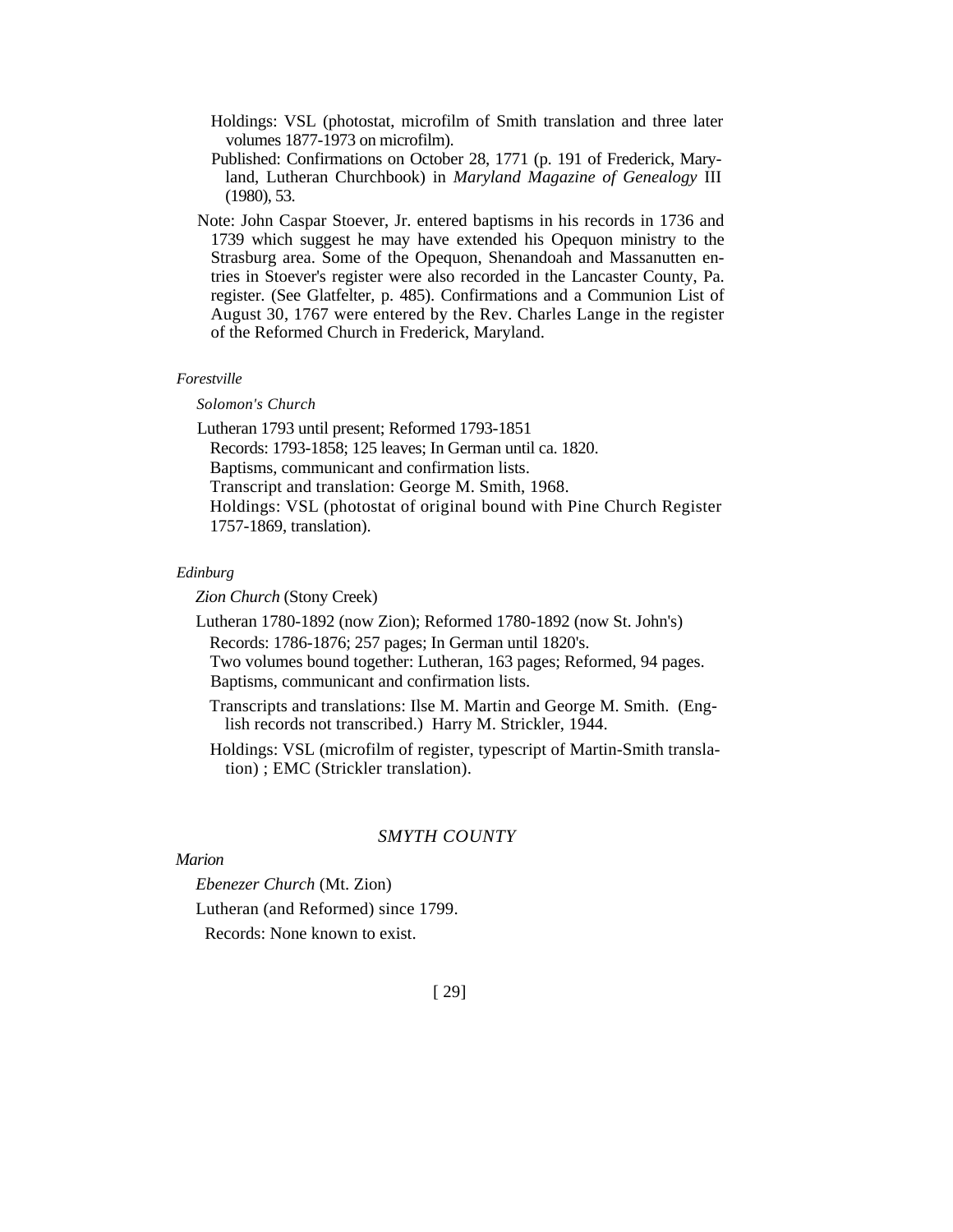## *WYTHE COUNTY*

### *Black Lick*

*Kummerling's Church* (Kimberlin)

Lutheran and Reformed

Records: 1797-1893; 80 leaves; German until 1830's.

Baptisms, communicant and confirmation lists.

Transcript and translation: Albert H. Gerberich.

Holdings: VSL (photostat of a transcript with translation of the German as it was entered; xerox of the above register, with index. Title on the cover calls it "The Evangelical Lutheran Congregation on Rith Creek."

### *Wytheville*

#### *St. John's Church*

Lutheran 1798-1924; Reformed 1798-1851

Records: 1800-1892; 122 leaves; In German until ca. 1833.

Baptisms, 1800 subscription list.

Transcript and translation: Rev. William J. Finck, translation 1800-1836 (New Market, 1935).

Holdings: VSL (photostat of original, translation).

Published: Frederick B. Kegley and Mary B. Kegley, *St. John's Evangelical Lutheran Church, Wythe County, Virginia, Its Pastors and Their Records, 1800-1924, With Its Branches: Lebanon, 1851; Holy Trinity, 1876; St. Luke's, 1888; and Holy Advent. ..,* 1961.

### *Rural Retreat*

*St. Paul's Church*

Lutheran and Reformed (1776)

Records: 1776-1881; 49 leaves; In German until ca. 1833. Baptisms

Transcript and translation: Rev. William J. Finck, 1939.

Holdings: VSL (photostat of original bound with translation).

#### *Crockett*

*Zion Church* (Cripple Creek)

Lutheran and Reformed (1791)

Records: 1791-1930; 83 leaves; In German until ca. 1835. **Baptisms** 

Transcript and translation: German records, 1791-1835, William J. Finck, 1934.

Holdings: VSL (photostat and translation).

[30]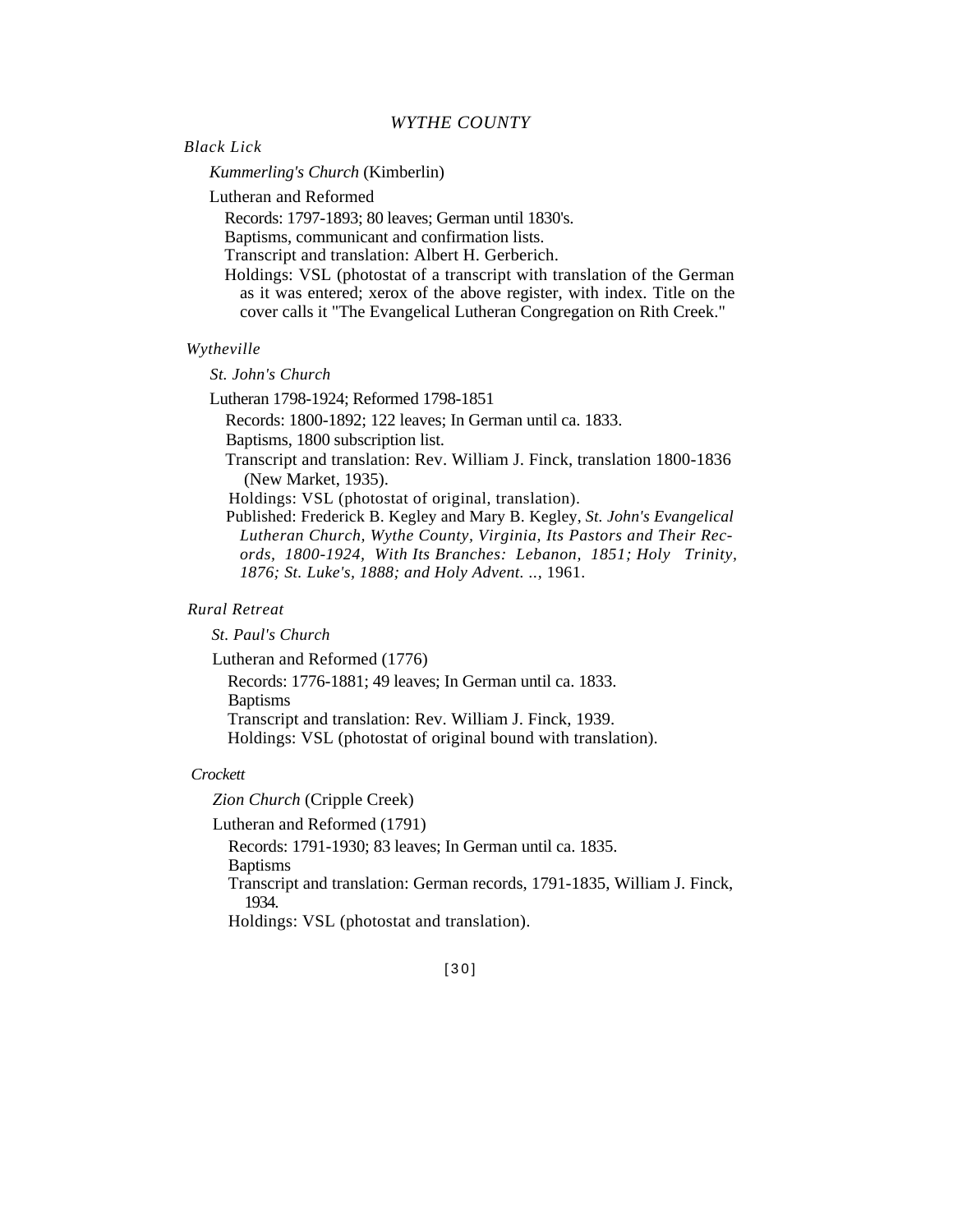# *WEST VIRGINIA BERKELEY COUNTY*

## *Gerrardstown*

*Gerrardstown Church* (Scherersburg) Lutheran (and Reformed?) Records: None known to exist.

## *Martinsburg*

*Martinsburg Church*

Lutheran and Reformed ca. 1779-1832; now St. John's Lutheran and Christ United Church of Christ. Records: A register was begun in 1782 with earliest entry for 1779. Original: LTS-G (1779-1784).

## *GREENBRIER COUNTY*

## *Lewisburg*

 *Lewisburg Church*

Lutheran and Reformed (ca. 1782-1825)

Records: None extant.

Published: SVFD—Communicants List, 1803, Confirmation List (with ages), 1808.

## *HAMPSHIRE COUNTY*

# *Intermont*

*Hebron Church* (Capon Lake, Great Capon)

Lutheran 1786 - (?); Reformed 1786-1813

Records: 1784-1886; 148 pages; In German until 1821. Baptisms, communicant and confirmation lists.

Transcript and translation: Ilse M. Martin and George M. Smith (1786- 1850), 1966. Few of the English entries are transcribed. Holdings: VSL (microfilm of original, translation). Published: William Blum, "Hebron Evangelical Lutheran Church, Inter-

mont, W.Va.," *National Genealogical Society Quarterly* XXXVIII (1950), 6-8.

[31]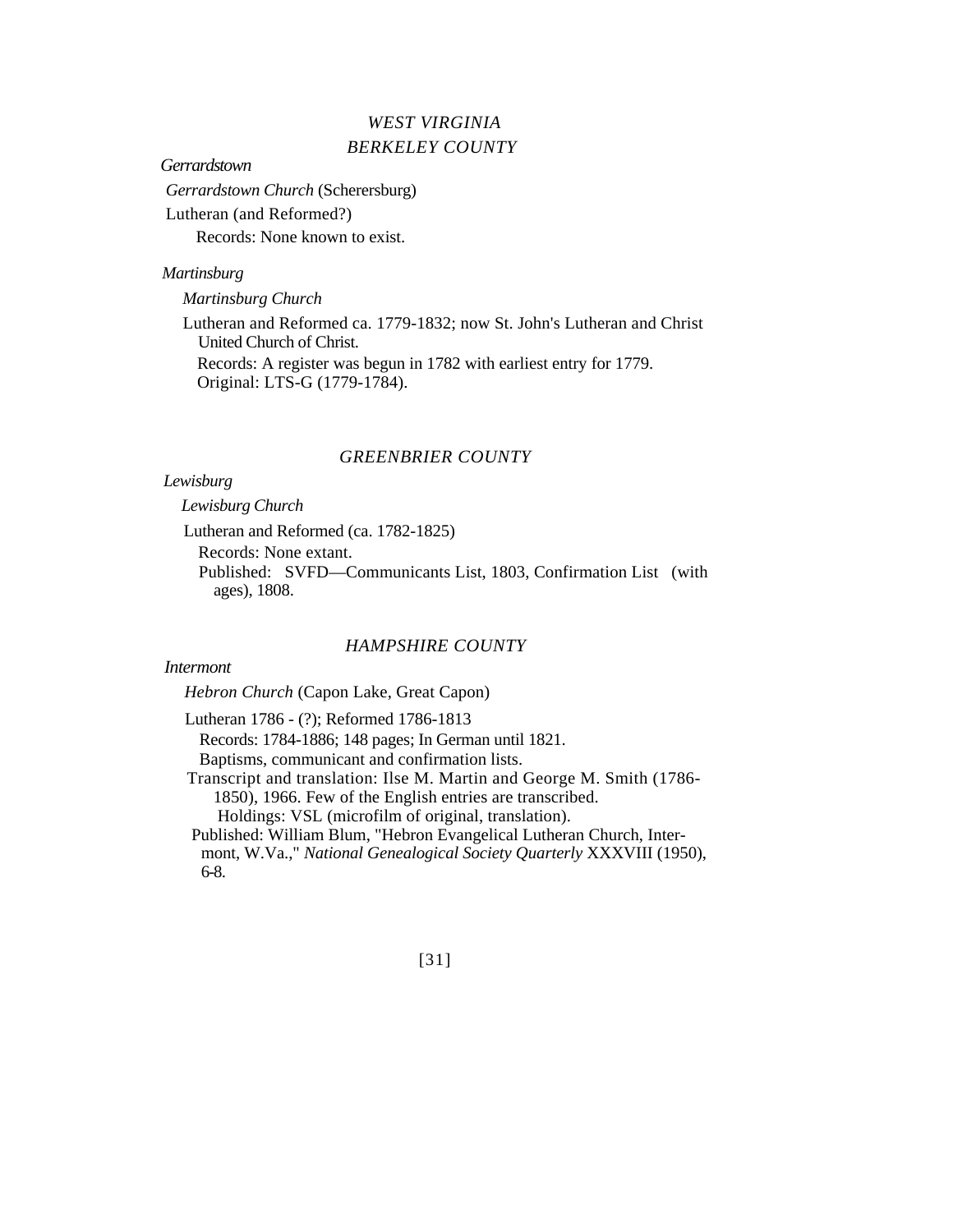## *HARDY COUNTY*

*Petersburg*

*North Mill Creek Church* 

Lutheran and Reformed (ca. 1765)

Records: 1791-1889; 109 pages; In German as late as 1850.

Baptisms—ca. 1796-1797 with earlier entries beginning in 1771; deaths: 1793-

1803; communicant lists—Reformed (more numerous than Lutheran) begin in 1797, Lutheran begin 1799 and all are listed in back of ledger; confirmation lists—32 confirmands in 1791 with next list dated 1797.

Original: Grace Lutheran Church, Petersburg.

- Transcripts and translations: An unknown person made a confusing, inaccurate translation around the entries in the original. A widely circulated WPA translation is filled with inaccuracies. A new translation is in progress by John V. Beck, Bloomington, Ind.
- Holdings: WVU (microfilm of original, WPA translation); DAR (WPA translation).
- Published: Undated Confirmation List (ca. 1788) in Kelley, *200 Years in the Shenandoah Valley,* 184. Confirmation List of Nov. 20, 1792 in *Henckel Genealogical Bulletin* XII (1981), 479. Both lists by Rev. Paul Henkel who scattered such material among his diaries.

## *JEFFERSON COUNTY*

*Shepherdstown*

*Shepherdstown Church* (St. Peter's Lutheran, Christ Reformed)

- Lutheran 1765-1795; Reformed 1765- (?); Presbyterian 1765-1790.
	- Records: Lutheran records begin 1791; Reformed begin 1782.
	- Original: Lutheran register at St. Peter's Church.
	- Transcripts and translators: Reformed—Electa Ziegler, 1782-1844; Lutheran—Gladys Hartzell, 1791-1818.
	- Holdings: Reformed—WCFL; DAR.
- Published: Gladys Hartzell, *On This Rock: The Story of St. Peter's Church 1765-1965* (Shepherdstown, 1970). Records for 1791-1818 published by Walter M. Duke, "The Early Churches of Shepherdstown," *The Shepherd College Bulletin,* Vol. XVI, (March, April 1910).

[32]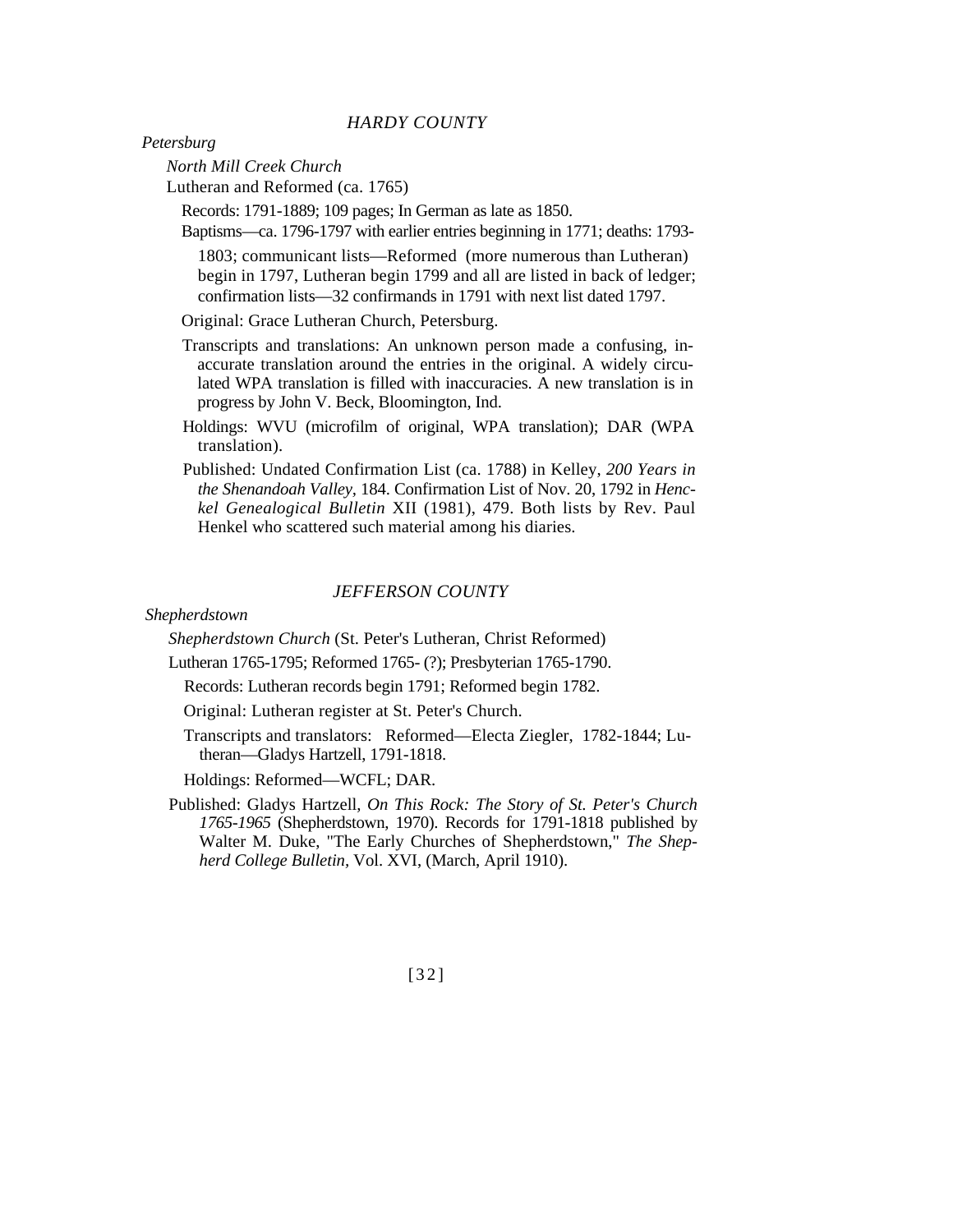*Middleway* (Smithfield)

*Smithfield Church*

Lutheran 1793-1900; Reformed 1793-1913

Records: 1792-1826; 54 pages.

Some records of this congregation are included in the register of Winchester German Reformed Church, Frederick County, Va.

Note: On the George Smith survey of church records, this original with a translation was shown at VSL. The new VSL listing does not include it.

## *PENDLETON COUNTY*

### *Upper Tract*

*Mallo's Church* (Mt. Hope, Upper Tract)

Lutheran 1797-1888; Reformed 1797-1850

Records: 1813-1860; 77 pages; In German until 1830's.

Baptisms, communicant and confirmation lists.

Original: privately held.

Transcript and translation: George M. Smith, 1966. (English records not transcribed. See publication below which contains all entries from the ledger.)

Holdings: VSL (microfilm of original, translation).

Published: O. R. Mallo, *Records of Mallow's Church, Upper Tract, (West) Virginia* (Harrisonburg, 1967). Translated by George Smith.

## *Riverton*

*North Fork Church*

Lutheran and Reformed (1760's to 1860's)

Records: None known to exist.

Published: Confirmation List of October 13, 1789 by Paul Henkel in Kelley, *200 Years in the Shenandoah Valley,* 188.

Note: In 1767 Rev. Charles Lange confirmed 17 and administered communion to 34 in this area. Recorded in the register of the Frederick (Maryland) Reformed Church.

### *Brandywine*

### *Probst Church*

Lutheran 1760's-1940; Reformed 1760's-Records: 1813-1855; 115 pages; In German until ca. 1832. Baptisms, communicant and confirmation lists. Transcript and translation: George M. Smith, 1966.

Holdings: VSL (microfilm of original, translation).

[33]